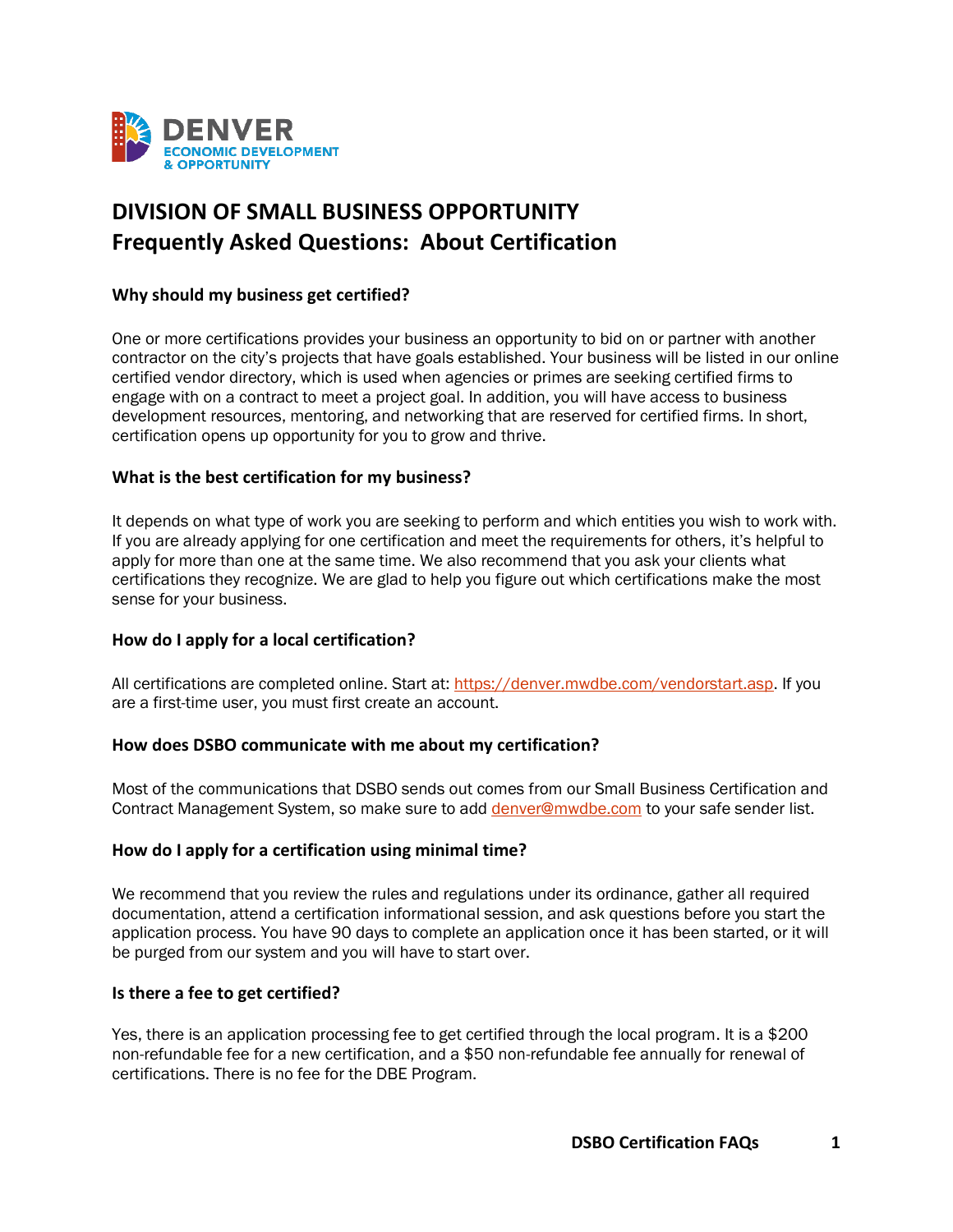## **Is there a length-of-time-in-business requirement?**

For the federal DBE program, you simply need to be actively in business. However, for Denver's local certifications, your firm must have been in business for six months or had sustained business activity for six months in the local marketplace.

#### **How do I add, remove, or replace my NAICS?**

If you are looking to add NAICS Codes to your certification, you can now do that through your file in the Small Business Certification and Contract Management System.

When adding NAICS Code(s) please select the best 6-digit corresponding Index code(s) that your firm self-performs. To find those codes go to [https://www.census.gov/naics.](https://www.census.gov/naics)

Please make sure to have the REQUIRED documents ready to upload into the system to support your requested change.

- A copy of the signed contract with the complete scope of work.
- A list of equipment the firm owns or leases.

• Applicable education, experience, or expertise, including professional or contractor licenses (e.g., master electrician license, electrical contractor license, drywall supervisor/contractor)

Please review this information about your NAICS Code and how to change it.

## **What is a NAICS Code?**

A NAICS (pronounced "nakes") Code is a classification within the North American Industry Classification System. The NAICS System was developed for use by Federal Statistical Agencies for the collection, analysis and publication of statistical data related to our economy.

NAICS codes are six-digit numbers that describe specific business sectors a company's business may fall under. These codes use a hierarchy structure which is the relationship of one item in a particular category.  

- The first 2-digits designate the sector, such as (23) Construction.
- The 3-digit code is the subsector, so (236) would be Construction of Buildings.
- The 6-digit code is the National Industry, and there will be a several codes under that main code.
	- $\circ$  236220 is Commercial and Institutional Building construction (Main Code) and it covers anything and everything in that group.
	- o Under that code you can select a specific industry. For example, If your company does construction on schools and parking garages, you would select both: 236220 – Parking Garage construction and 236220 – School Building Construction.

You can search for NAICS codes at [https://www.census.gov/naics.](https://www.census.gov/naics)

## **Why are NAICS Codes important?**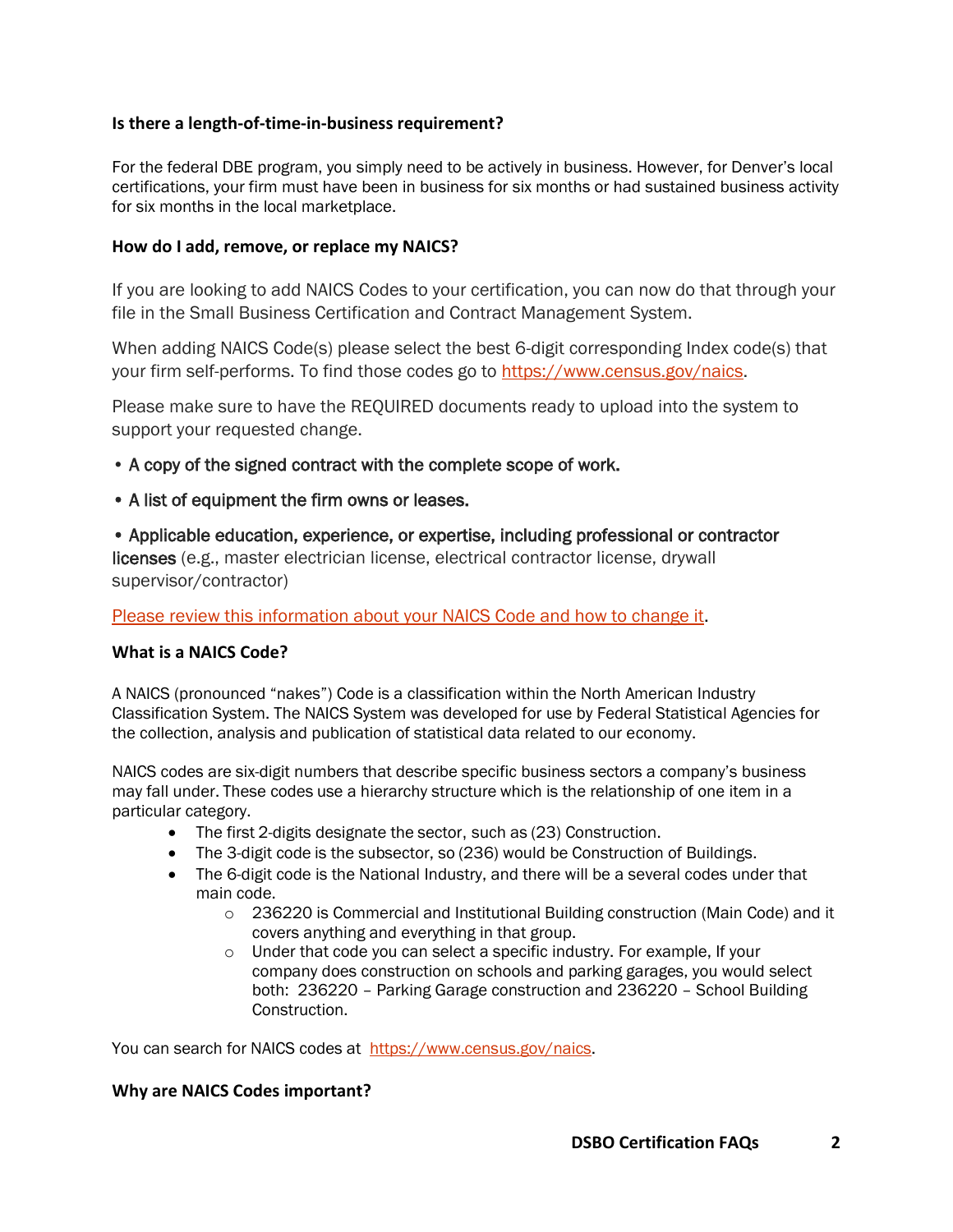There are many reasons why you should carefully consider your NAICS codes.

The NAICS Codes that you are certified in will be listed on your profile and on your certification letter. Also, prime companies and agencies can search the firms by sorting with NAICS.

The Small Business Administration (SBA) uses NAICS codes to determine size standards. If you want to be classified as a small business, your company's revenues must be under a certain amount depending on your industry and NAICS codes.

Some agencies post contract bids to any business within a given NAICS code, such as the SBA through the System for Award Management (SAM) or the City and County of Denver through BidNet and Work4Denver.

## **Why do I have to supply financial information?**

Financial documents provide evidence that an applicant is conducting the business as described in its application. Documents such as tax returns are used collectively to verify the eligibility of the business, ownership, management, and control by the owners. Our certification process does not evaluate the profitability or financial viability of your business.

#### **What is a Personal Net Worth (PNW) statement?**

A personal financial statement is a form or spreadsheet detailing a person's financial state and credit worthiness at a certain point in time. It indicates the difference between owner's assets and liabilities, and it should only represent the individual assets of the majority of owner of the firm. This is one of the certification eligibility requirements to prove that an applicant meets the definition of being socially or economically disadvantaged. A PNW is required for the majority owner if his or her ownership is at 51% or higher. If there is no majority owner, then all disadvantaged owners must submit a PNW.

## **Are my documents confidential once they are submitted?**

The security of your information is a top priority for the city, and all submitted documents are treated with the utmost confidentiality. Once your application is submitted, DSBO certification staff can view the application during their review only if they explicitly have the required level of user access. All actions to access, view, update, and comment on your application are logged for auditing purposes. During the Certification Review Committee meetings, your file is reviewed by the Certification Committee, which is comprised of the DSBO staff. These employees sign a Confidentiality Agreement annually agreeing to keep all information confidential and proprietary with the understanding that any disclosure could cause harm to the applicant. As you can see, DSBO and the city take your privacy and the confidentiality of your information very seriously.

## **Who will see my documents?**

DSBO certification staff can view the application during their review only if they explicitly have the required level of user access.

#### **Who sits on the certification review committee?**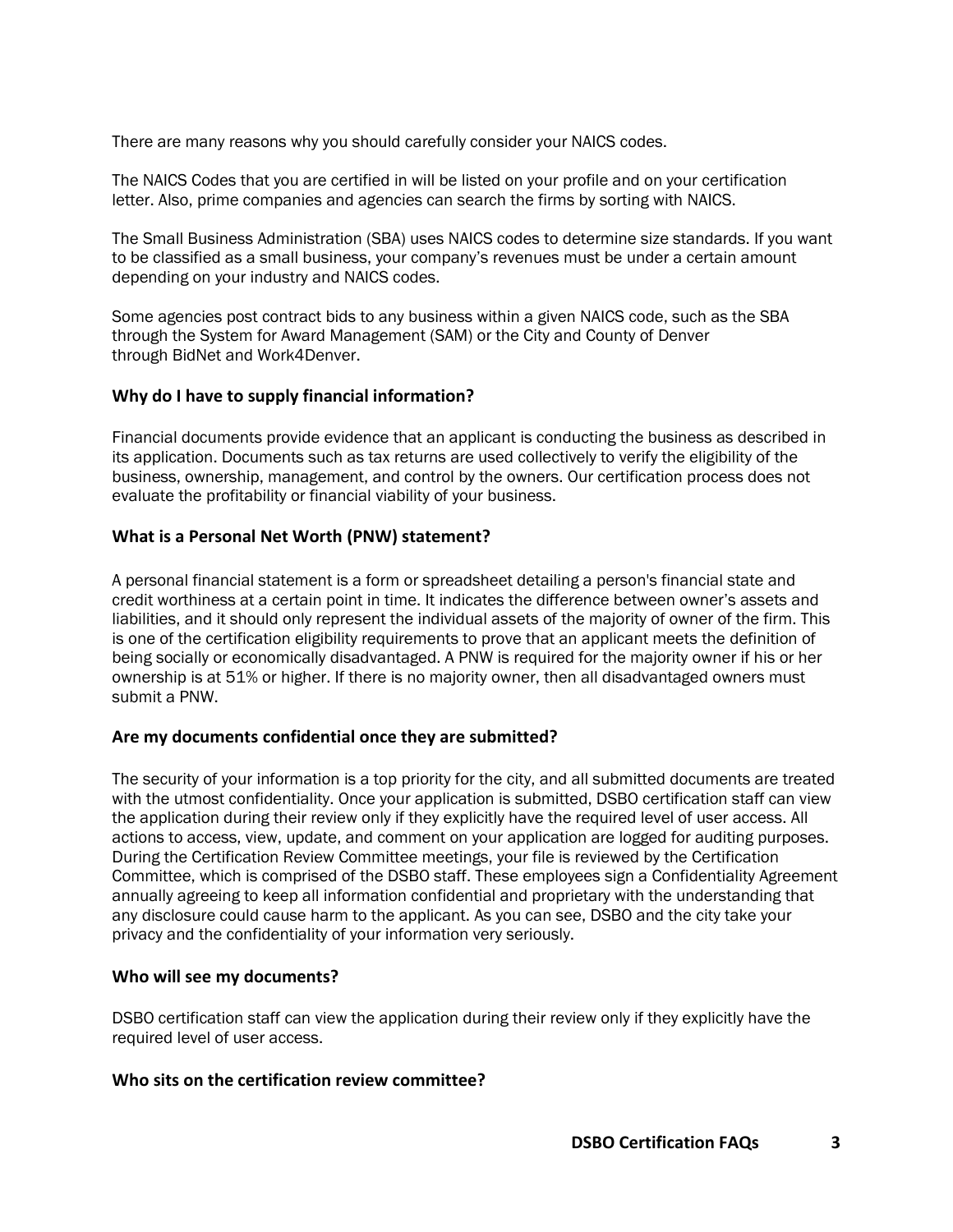The DSBO certification team is comprised of city employees, including the Certification Supervisor, the Certification Analysts, and the Certification Intake Officer.

## **Do I get a certification number or certificate?**

No, but you do get a certification letter for each certification type you receive that you can attach or send out as needed. You can always access a copy of your certification letter in your vendor profile online in the Small Business Certification and Contract Management System. To view and print your certification letter(s), login and go to your current certifications. At the far right under "Actions," click "view." Scroll down to the Letters Sent and click "view" again. Your letter will show on your screen. Click the printer icon on the top left of your screen.

# **What if I do not have the required documents?**

If the documentation requested is not applicable to your type of business, you must submit a written explanation on why the document is not applicable.

# **If I'm certified as a DBE, why do I need to be certified as a MWDBE/SBE?**

DBE certified firms are eligible for opportunities and participation credit on federally funded project, while the local MWDBE/SBE certified firms are eligible for participation on locally funded city projects. Having multiple certifications increases your opportunity to participate on different types of projects both through the Colorado Department of Transportation (CDOT) and the city.

## **If I am certified as a DBE already, will I be certified MWBE, SBE, and EBE automatically?**

No. You will need to submit an application for each local certification program.

# **What is the difference between the ACDBE/DBE Certifications and the Local MWDBE/SBE/EBE program?**

The ACDBE/DBE certification is managed by the U.S. Department of Transportation; projects awarded by DOT require the DBE certification. The local MWDBE/SBE/EBE certifications are funded with City and County of Denver dollars, and the local MWDBESBE/EBE certifications are utilized for projects on city owned land. Because of its application being unique to airports, the ACDBE certification is also managed by the Federal Aviation Administration.

# **If I have already started the DBE certification with the U.S. Department of Transportation (DOT), can I start over with Denver?**

Do not create duplicate applications. Once an application is completed and submitted for approval with the Department of Transportation (DOT) for a DBE certification, you cannot submit another DBE application with the City and County of Denver.

## **How long does it take to process my certification(s)?**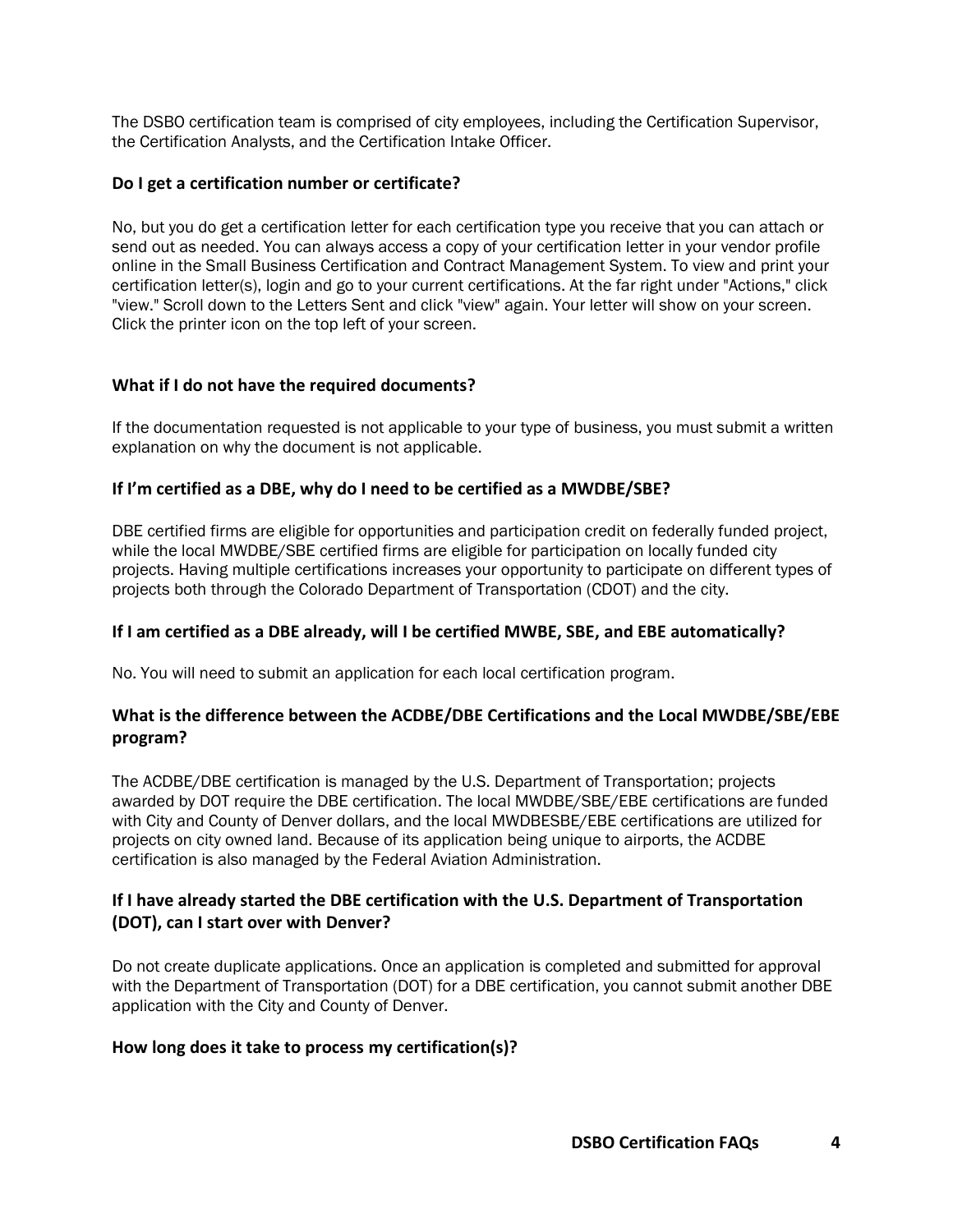Once your application is complete, it can take up to 90 days. If we are still asking you for more documentation, the process can be delayed and it can take longer. All applications are processed in the order that they are received. The process includes the intake for the applications, assignments to the certification analysts, the analysis of the application and all documentation, the on-site review, the consideration of our certification committee, and then the determination itself.

## **How long do I have to complete my application?**

Applications that are open but not completed will be purged from the system after 90 days. After that time, you will be required to start a new application and pay the non-refundable application fee.

# **What is the timeline if I have completed my application, but I did not respond to DSBO's inquiries?**

If you do not respond to inquiries, your application will be purged from the system in 90 days. You will be required to start a new application and pay the non-refundable application fee.

# **What guideline does DSBO use to certify firms?**

DSBO uses the Denver Revised Municipal Code (D.R.M.C.) when looking at eligibility for firms seeking local EBE/MWBE/SBE/SBEC certification, and the Code of Federal Regulations (C.F.R.) for firms seeking the ACDBE/DBE federal certifications. You may wish to review these regulations before applying for certification: Denver Revised Municipal Codes (D.R.M.C.), Title I, Chapter 28, [Article III](https://library.municode.com/co/denver/codes/code_of_ordinances?nodeId=TITIIREMUCO_CH28HURI_ARTIIINOCOCOREREPRDECOSE_DIV3NOCOCOREREPRDECOSE_SDIIICOEN_S28-69ADRECOPR) and [Article VII](https://library.municode.com/co/denver/codes/code_of_ordinances?nodeId=TITIIREMUCO_CH28HURI_ARTIVPRDIEMHOCOSPPUACEDINHEWESE) as well as the Code of Federal Regulations (C.F.R.), [Title 49, Part 26,](https://www.ecfr.gov/cgi-bin/retrieveECFR?gp=&SID=67d721254309f557d1f7332190d352cd&mc=true&n=pt49.1.26&r=PART&ty=HTML) Subpart A, B, D and E.

## **What is an on-site visit?**

This visit is the process to verify that your firm is an on-going independent small business and that it meets the eligibility requirements for certification. An analyst will meet with and interview the majority owner and tour the business and office area. If your business is home-based, we will do the on-site review at your home office.

## **How long is a certification valid?**

All certifications are now valid for three years, but each year you are required to submit a no-change affidavit and updated business tax returns to verify eligibility. It is your responsibility to keep your certification current.

## **Are extensions given if my certification has expired?**

No, DSBO must be able verify that all certified firms meet the eligibility requirements. It is your responsibility to maintain the certification of your business as your ability to successfully bid on projects as a certified firm depends on it, and there are no exceptions. You may find that you want to bid on a project, only to discover that your certification has lapsed--so be careful to keep your certifications current.

## **Is certification transferable through acquiring, inheritance, or other methods?**